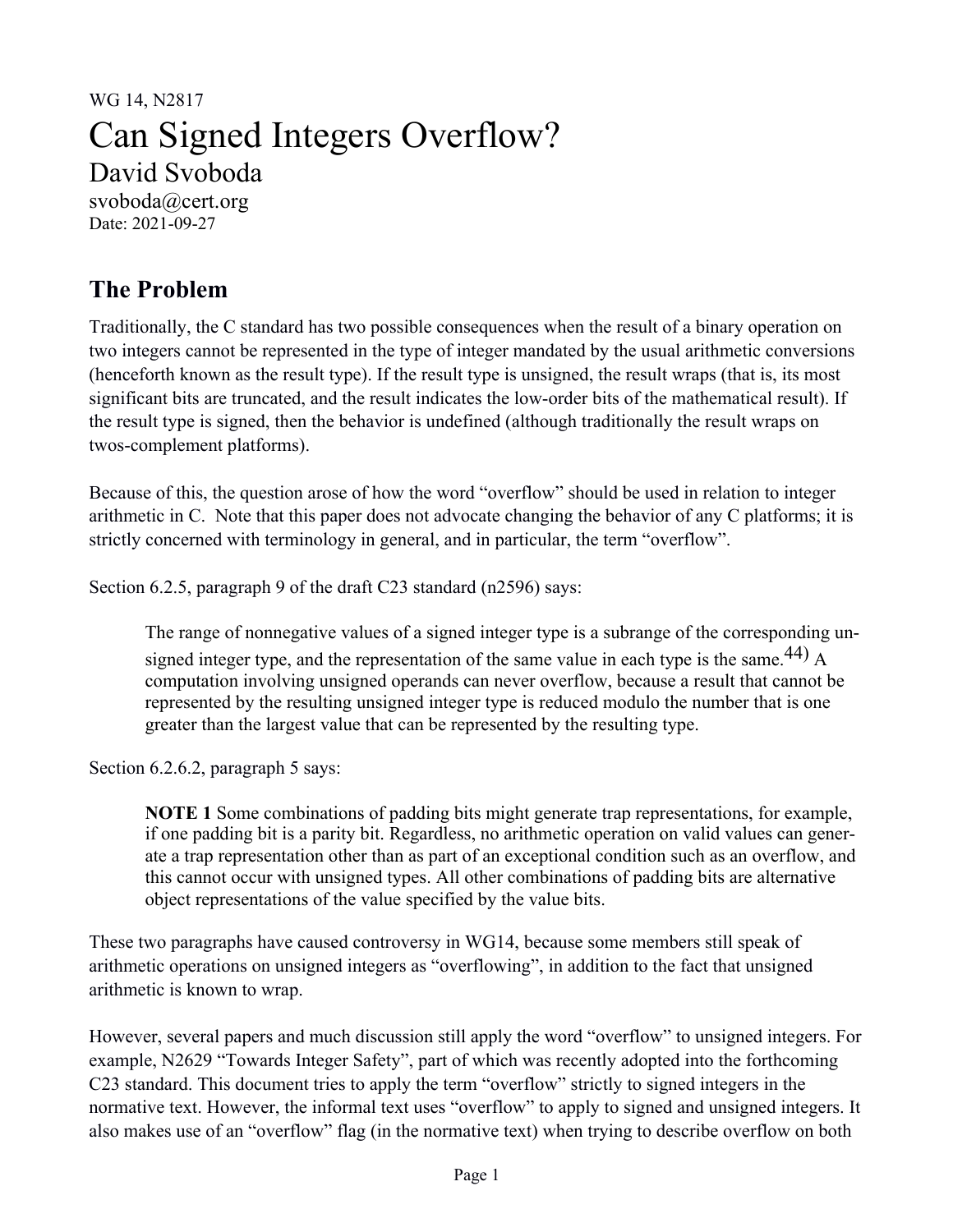signed and unsigned integer arithmetic. This term underwent some evolution, having started off as "overflow", then changed to "exact", "inexact", and finally "overflow" again. It was argued that "overflow" was the most precise and best term to describe the condition of a result type being unable to represent the result of a binary mathematical operation, regardless of signedness. The portion of the proposal that was accepted was based on the Built-in Functions to Perform Arithmetic with Overflow Checking functions provided by Glibc and made available to GCC and Clang users. These functions, and the Glibc documentation consistently uses the term "overflow" for integer arithmetic, both signed and unsigned.

A straw poll was conducted at the August 2021 meeting. The question was:

If the mathematical result of an operation on two unsigned integers is outside the range of the resulting type, should that constitute "overflow" as the term should be used in the standard?

The poll results were: 6 yes, 6 no, and 10 abstaining, which was ruled as no sentiment to change the definition of "overflow". At least one member of the committee suggested that they abstained because they wanted to be convinced by a future paper as to how to vote.

This paper hopes to persuade the committee how to resolve this issue.

### **Current Usage**

The draft C standard (n2596) does not define the term 'overflow" for integers, but does define it for floating-point types, in section 7.12.1, paragraph 5:

A floating result overflows if the magnitude (absolute value) of the mathematical result is finite but so large that the mathematical result cannot be represented without extraordinary roundoff error in an object of the specified type.

(N2805 touches on this definition but does not change it.)

The C standard does use the term "overflow" in not only integers and floating-point numbers, but also in the context of pointer arithmetic, including the notorious buffer overflow.

ISO 2382:2015 provides a general definition for arithmetic overflow, which clearly applies to fixedsize integers (as opposed to variable-sized integers like bignums):

#### **arithmetic overflow**

#### overflow

<arithmetic and logic operations> portion of a numeric word expressing the result of an arithmetic operation by which its word length exceeds the word length provided for the number representation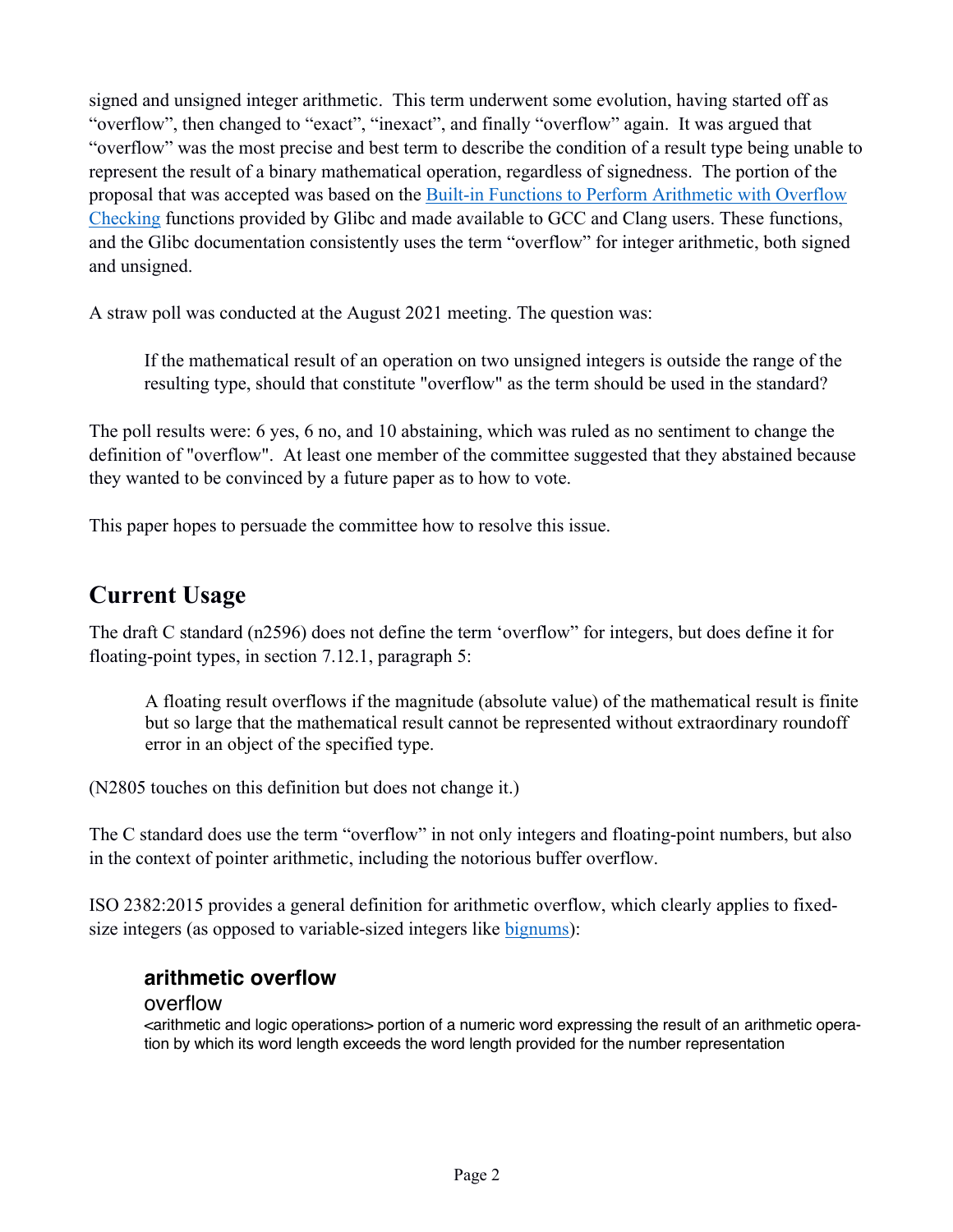## **The Argument: Overflow is an Error Condition**

When we suggest that overflow is possible, that implies an error condition without specifying how the error is handled. For example, the phrase "buffer overflow" has become common parlance among C developers and cybersecurity professionals as an error condition. Yet the C standard leaves undefined the definition of what happens when a buffer overflows. Some platforms, such as Valgrind, do reliably detect buffer overflows and warn the user. Glibc also has some limited functionality to detect and warn about buffer overflows.

Typically, when cybersecurity professionals say that an overflow cannot happen, they are speaking about the circumstances surrounding a set of operations that could be expected to cause overflow. For example, the addition of two uint8 t values cannot overflow on a 32-bit platform, because they will first be promoted to uint32\_t values, and the resulting 32-bit value can hold the sum (or difference or product) of any pair of 8-bit integer values.

There are many ways to handle overflow. For example, floating-point arithmetic has the values Infinity, -Infinity, and NaN. As noted earlier, buffer overflows, being undefined behavior, are not handled by the ISO C standard, and is therefore implicitly "handled" by each platform. And unsigned integer overflow in C is handled by wrapping, as is mandated by the standard.

To summarize, the concept of overflow is an error condition, and can happen in many contexts, including unsigned integer arithmetic. Each context that allows overflow must therefore address how that overflow is to be handled (even if it merely claims that it is undefined behavior).

We would therefore claim that wording that says "A computation involving unsigned operands can never overflow" is misleading using any definition of "overflow" in common usage. Unsigned operands can overflow, even though C defines precisely how this kind of overflow is handled (by wrapping).

The prevailing counterargument that unsigned operands cannot overflow arises from the notion that unsigned integers should not be thought of as analogous to the set of positive integers, but rather as a mathematical ring (the set of integers form 0 to  $2^N-1$ , with wraparound behavior). This counterargument has two rebuttals: First, relatively few people are familiar with rings, while everyone is familiar with the infinite set of positive integers. And secondly, mathematical rings typically support multiplication but not division, whereas C unsigned integers do support both division and modulo.

## **Normative Text**

We considered adding a standard definition for integer overflow to Chapter 3. However, that would ignore both floating-point overflows (and underflows) and pointer-arithmetic overflows. We could add a definition for "overflow" that encompasses all three, but it would still not handle floating-point underflows. While a solution could be achieved here, we did not deem it worth the effort.

There are 39 instances of the word "overflow" in the current draft standard. However, most of these address floating-point overflows, with relatively few addressing integer overflows. We judge that the only changes needed are the following: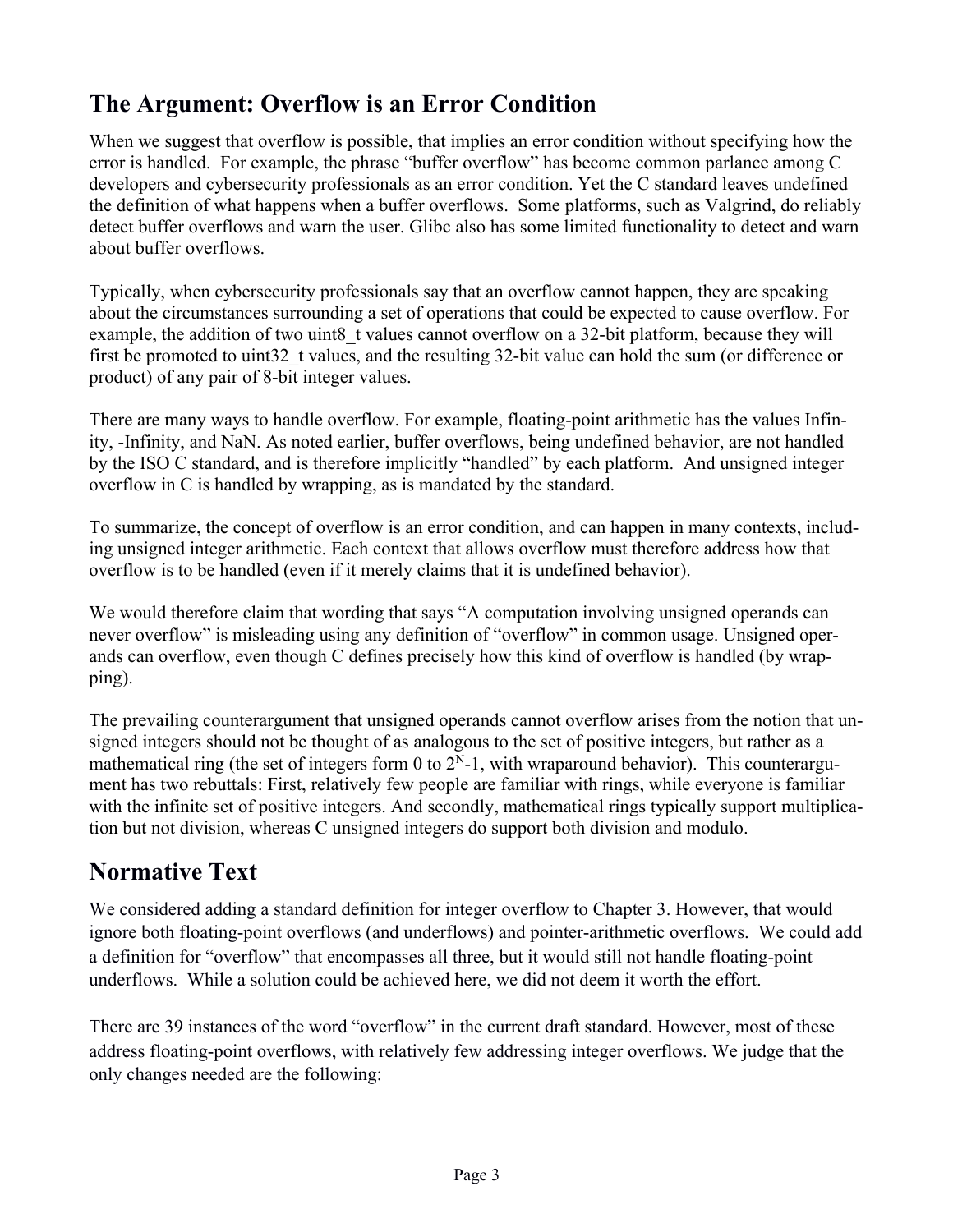The following wording proposed is a diff from WG14 N2596. Green text is new text, while red text is deleted text.

Change Section 6.2.5, paragraph 9 from:

The range of nonnegative values of a signed integer type is a subrange of the corresponding unsigned integer type, and the representation of the same value in each type is the same.<sup>44)</sup> A computation involving unsigned operands can never overflow, because a result that cannot be represented by the resulting unsigned integer type is reduced modulo the number that is one greater than the largest value that can be represented by the resulting type.

#### to:

The range of nonnegative values of a signed integer type is a subrange of the corresponding unsigned integer type, and the representation of the same value in each type is the same.<sup>44</sup> A computation involving unsigned operands that overflows, because it produces a result that cannot be represented by the resulting unsigned integer type, exhibits wrap-around behavior. That is, the result is reduced modulo the number that is one greater than the largest value that can be represented by the resulting type.

Change Section 6.2.6.2, paragraph 5 from:

**NOTE 1** Some combinations of padding bits might generate trap representations, for example, if one padding bit is a parity bit. Regardless, no arithmetic operation on valid values can generate a trap representation other than as part of an exceptional condition such as an overflow, and this cannot occur with unsigned types. All other combinations of padding bits are alternative object representations of the value specified by the value bits.

#### to:

**NOTE 1** Some combinations of padding bits might generate trap representations, for example, if one padding bit is a parity bit. Regardless, no arithmetic operation on valid values can generate a trap representation other than as part of an exceptional condition such as an overflow, and this cannot occur with unsigned types because they exhibit wrap-around behavior when overflow occurs. All other combinations of padding bits are alternative object representations of the value specified by the value bits.

Change Section 6.3.1.3, paragraphs 1 and 2 from:

- 1. When a value with integer type is converted to another integer type other than **Bool**, if the value can be represented by the new type, it is unchanged.
- 2. Otherwise, if the new type is unsigned, the value is converted by repeatedly adding or subtracting one more than the maximum value that can be represented in the new type until the value is in the range of the new type.